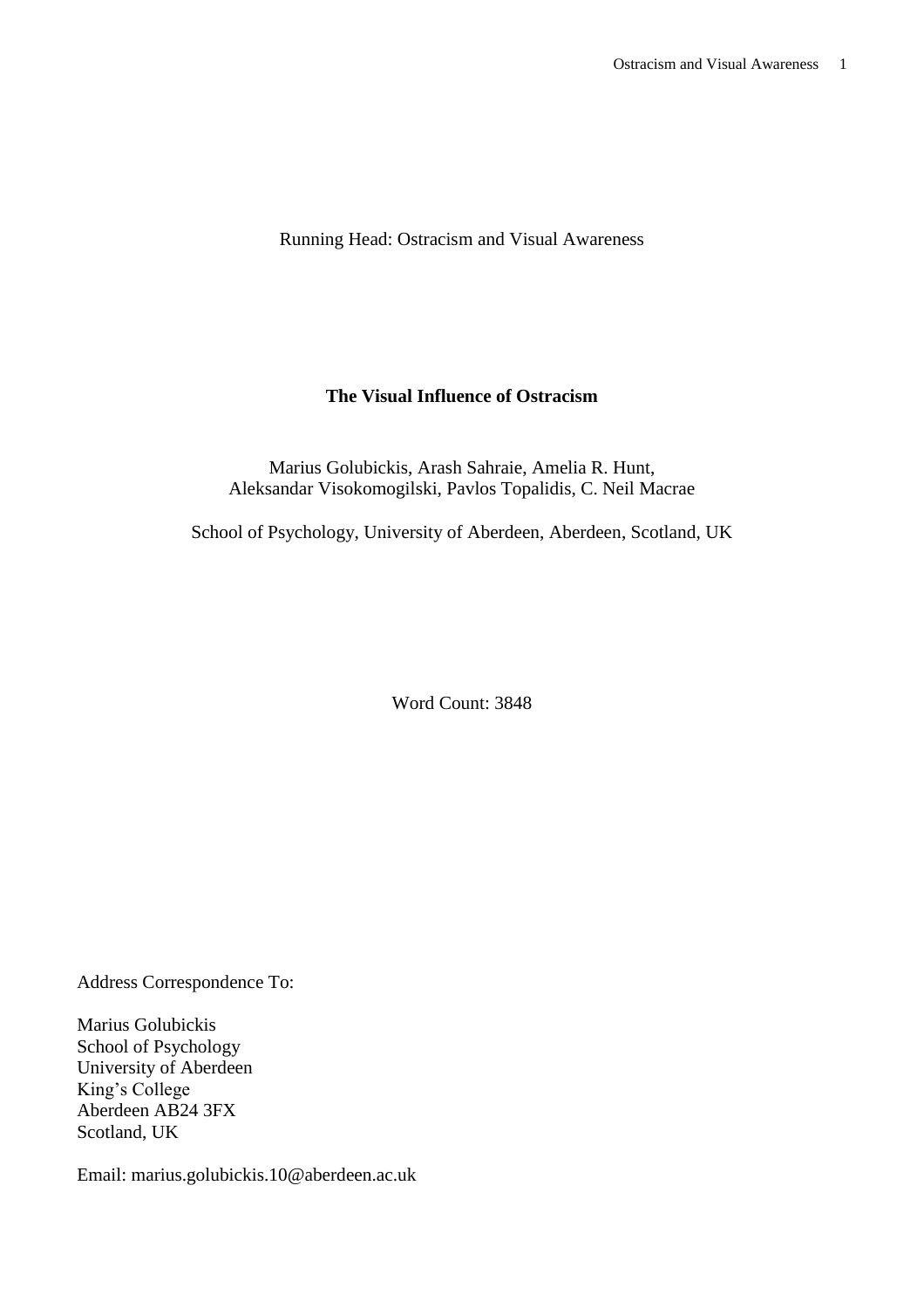### **Abstract**

Reflecting the fundamental human need to establish and maintain positive connections with others, it has been suggested that an Ostracism Detection System (ODS) is sensitized to targets by which one has been ostracized. Evidence supporting the operation of this system has yet to be provided, however. Accordingly, using binocular rivalry to explore attentional processing, here we considered the extent to which targets previously associated with ostracism dominate visual awareness. Participants initially performed a virtual ball-tossing game (i.e., Cyberball) in which they were 'ostracized' or 'included' by the other players. Afterwards, the faces of these players were presented together with houses in a binocular rivalry task. The results revealed that targets associated with ostracism (vs. inclusion) dominated longest in visual awareness.

Keywords: ostracism, Cyberball, binocular rivalry, visual awareness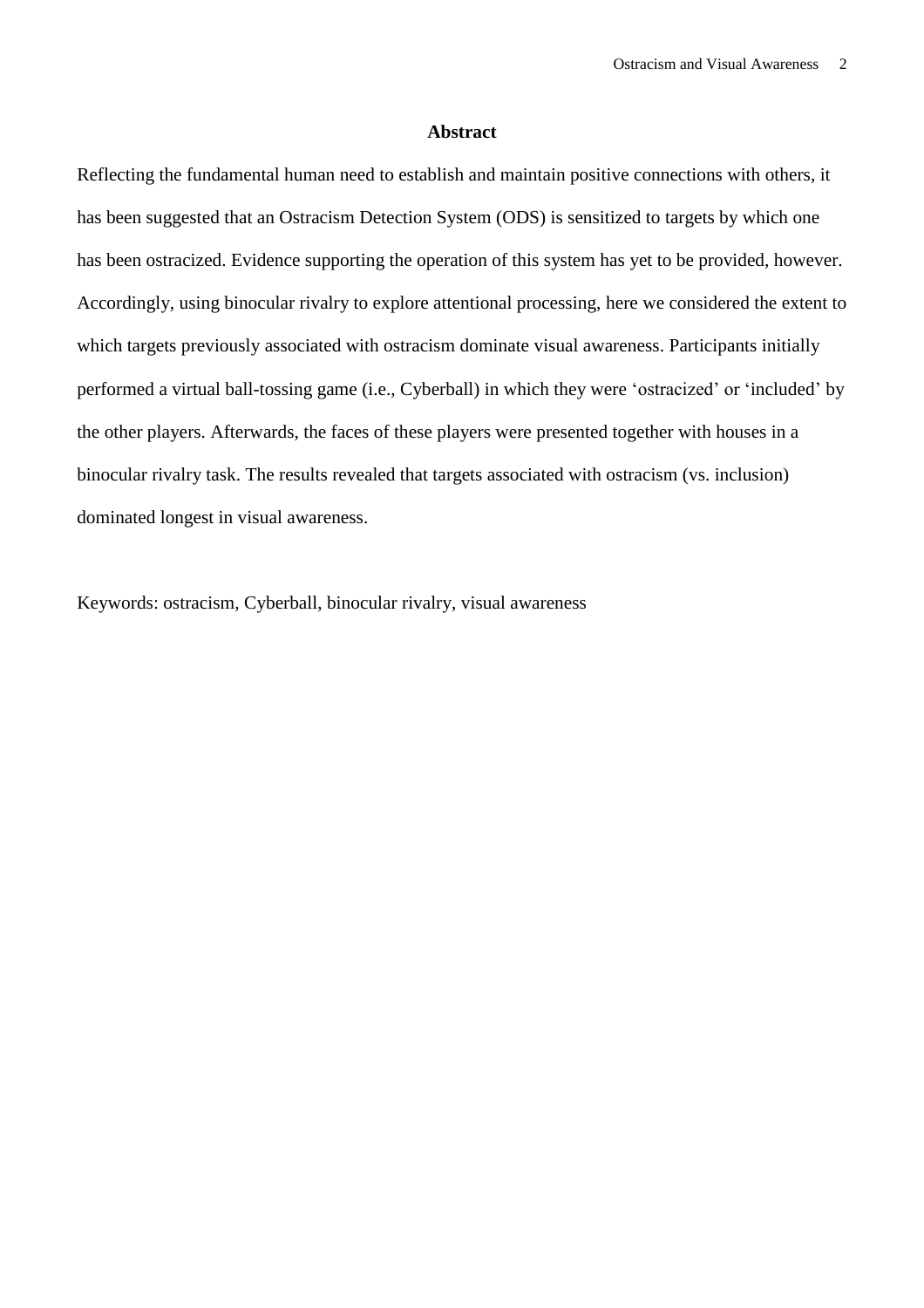# The Visual Influence of Ostracism

Ostracism — being excluded, rejected or ignored — violates the fundamental human need to belong (Baumeister & Leary, 1995; Williams, 2007, 2009).<sup>1</sup> Whether overlooked by the local soccer team, discarded by a potential employer or neglected by a close friend, ostracism triggers a raft of undesirable outcomes. Left on the sidelines, ostracized individuals experience anger, depression, hostility, and alienation (see DeWall & Bushman, 2011; Williams, 2007). Self-worth and self-esteem are diminished (Williams, Cheung, & Choi, 2000), impulse control is impaired (Baumeister, DeWall, Ciarocco, & Twenge, 2005; Oaten, Williams, Jones, & Zadro, 2008) and, in extreme cases, ostracism can contribute to heinous acts of societal violence, including high school shootings (Leary, Kowalski, Smith, & Phillips, 2003). The message then is unequivocal. For one's psychological wellbeing, ostracism should be avoided.

Given the acknowledged costs of interpersonal disconnection (DeWall & Bushman, 2011; Eisenberger, 2012), it would clearly be advantageous if people were sensitized to sources of ostracism. After all, such awareness would enable them to mobilize strategies and tactics to minimize the harmful consequences of social rejection. It is interesting to note, therefore, that an Ostracism Detection System (ODS) has been postulated to serve precisely this psychological function (Cricher & Zayas, 2014; Spoor & Williams, 2007; Williams, 2009; Williams & Nida, 2011). Endorsing the viewpoint that humans have developed perceptual mechanisms to detect threats to belongingness (e.g., Kerr & Levine, 2008; Leary & Baumeister, 2000; Picket & Gardner, 2005; Romero-Canyas & Downey, 2005), the ODS is claimed to enable rapid and efficient (i.e., automatic) responses to rejection-related stimuli, including individuals associated with prior acts of ostracism. Critically, however, this theoretically important effect remains untested. Although an extensive literature has demonstrated that ostracism

<sup>&</sup>lt;sup>1</sup> Although commonplace for the terms 'rejection,' ostracism,' and 'exclusion' to be used interchangeably, these overlapping phenomena can vary in subtle ways (Williams, 2007; Richman & Leary, 2009). Accordingly, given reliance on the Cyberball paradigm in the current research (Williams et al., 2000), the term 'ostracism' is favored here.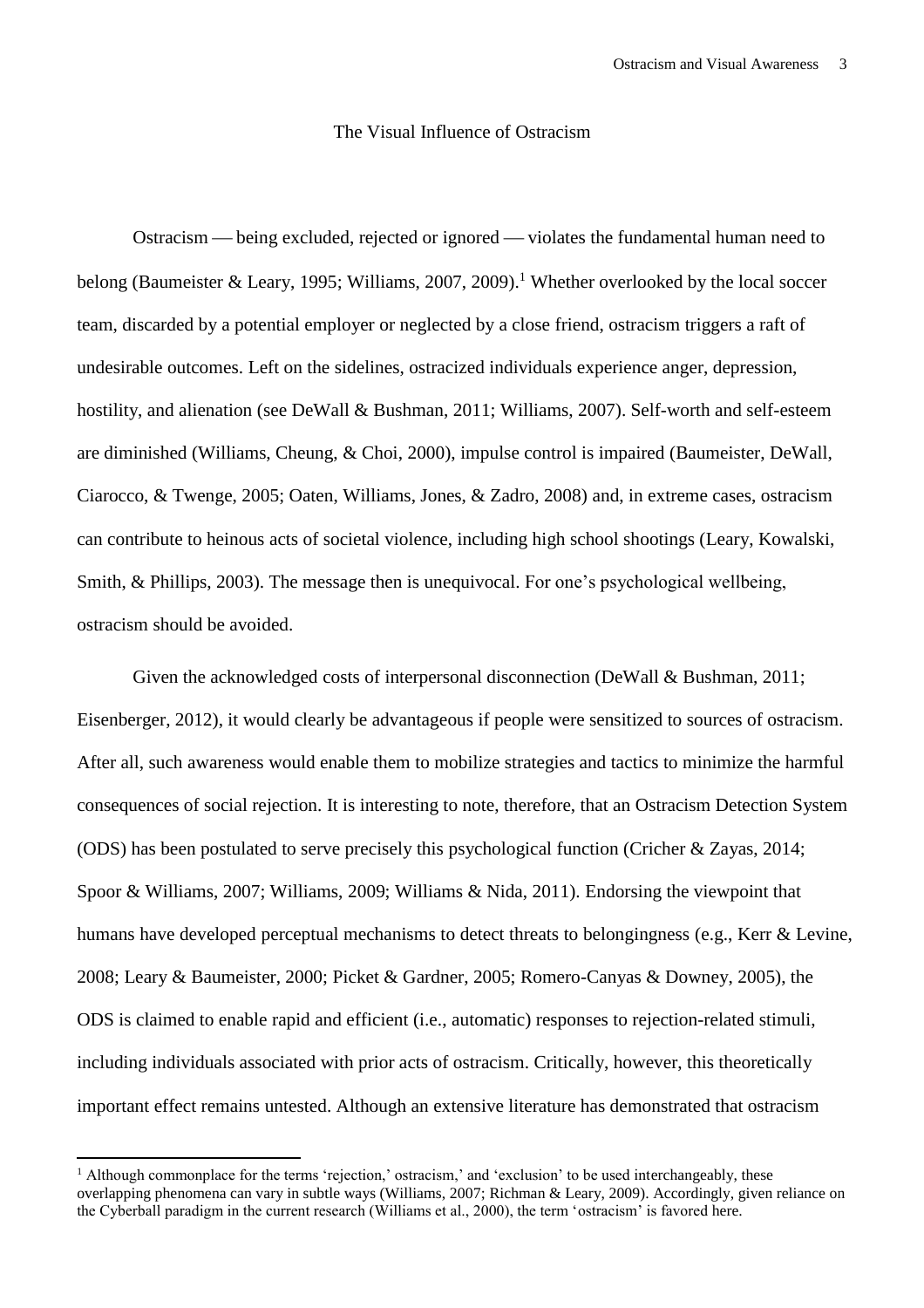influences cognition and (to a lesser extent) perception (e.g., DeWall, Maner, & Rouby, 2009; Gardner, Picket, & Brewer, 2000; Maner, DeWall, Baumeister, & Schaller, 2007; Picket, Gardner, & Knowles, 2004; Sacco, Wirth, Hugenberg, Chen, & Williams, 2011), the core prediction of the ODS — that ostracism facilitates target processing during the early stages of person appraisal — has yet to be scrutinized. Accordingly, we explored this issue in the current investigation.

That prior social experiences have the capacity to influence person perception is consistent with the contention that motivationally relevant stimuli benefit from enhanced processing (Dunning  $\&$ Balcetis, 2013). Theories of attention assert that stimulus relevance is a function of the physical properties of objects in conjunction with people's motivations, expectancies and prior learning experiences (e.g., Bar, 2004; Collins & Olson, 2014; Fecteau & Munoz, 2006; Lupyan, 2015). For example, stimulus desirability (hence value) has been shown to influence the detection, interpretation, and appearance of goal-relevant objects (see Dunning & Balcetis, 2013). Comparable effects have also been reported during the person perception process. In an important study, Anderson, Siegel, Bliss-Moreau, and Feldman-Barrett (2011) showed that targets previously associated with undesirable (vs. desirable) gossip dominate visual awareness, thereby demonstrating the impact of social learning on attentional processing. Specifically, during periods of interocular competition (i.e., binocular rivalry) in which percepts of both positive and negative targets were potentially available, negative targets predominated. Reflecting the operation of the ODS (Spoor & Williams, 2007; Williams, 2009; Williams & Nida, 2011), we expect ostracism to exert similar effects. That is, targets associated with ostracism (vs. inclusion) should dominate longest in visual awareness.

Two methodologies were employed to investigate the effects of ostracism on visual attention: Cyberball and binocular rivalry (BR). Cyberball is the principal paradigm for studying the effects of ostracism in the laboratory (Hartgerink, van Beest, Wicherts, & Williams, 2015; Williams et al., 2000) and comprises a virtual ball-tossing game that participants perform with two (occasionally three) other players: one who periodically throws the ball to the participant (i.e., 'includer') and another who does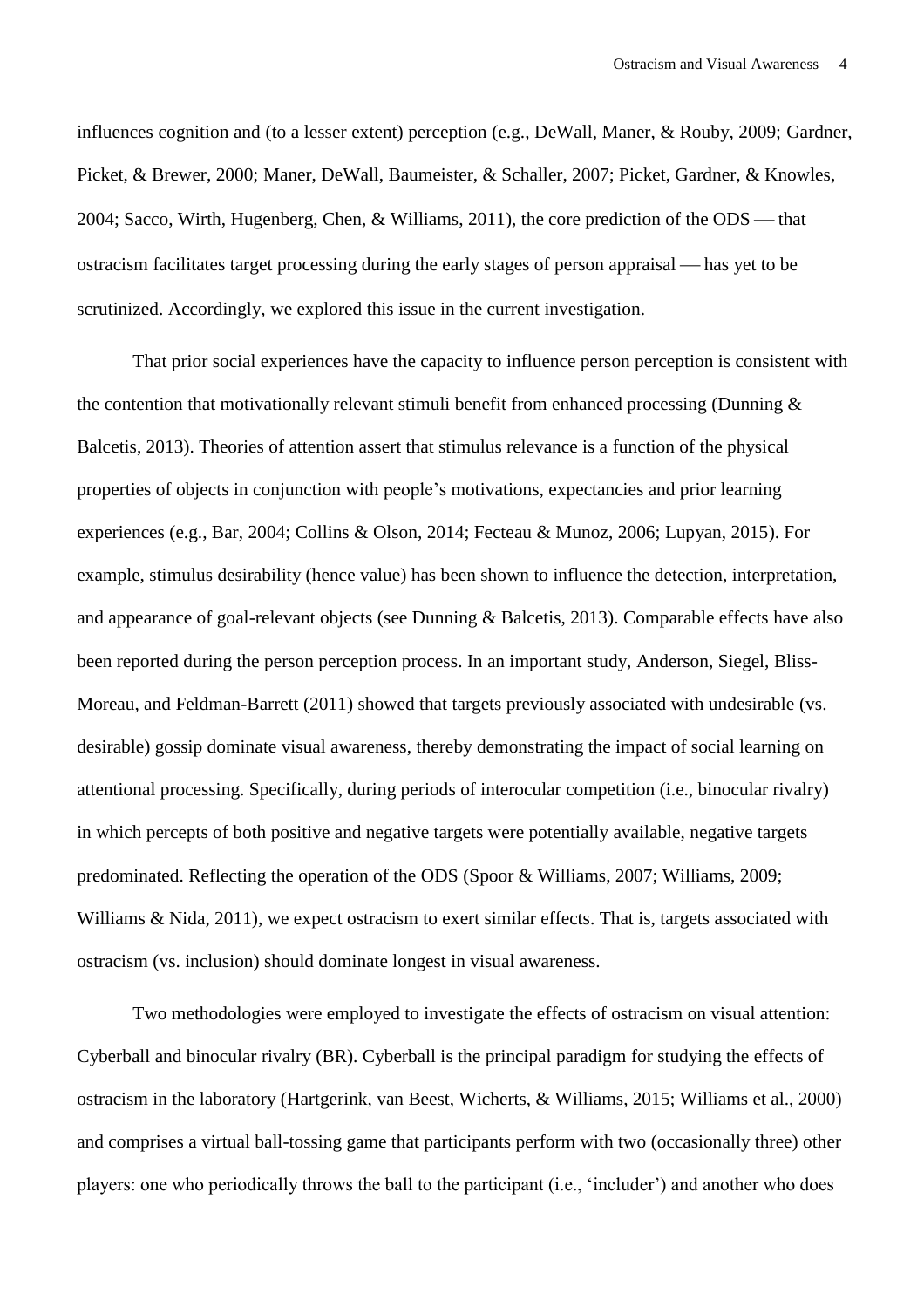not (i.e., 'ostracizer'). Although other paradigms have been used to explore ostracism, such as futurelife rejection, autobiographical memory manipulations, and getting-acquainted tasks (Baumeister, Twenge, & Nuss, 2002; Nezlek, Kowalski, Leary, Blevins, & Holgate, 1997; Craighead, Kimball, & Rehak, 1979), Cyberball is preferred because participants are never explicitly told they are being ostracized. As such, it serves as a relatively naturalistic and effective means of studying the effects of ostracism under laboratory-based conditions (see Hartgerink et al., 2015).

BR is a type of perceptual rivalry that exploits the reflexive suppression that arises when two different images are processed simultaneously (Blake, 2001). A popular technique to explore the contents of visual awareness, BR involves the presentation of dissimilar images (e.g., face & house) to each eye (i.e., dichoptic stimulation), which then compete for perceptual dominance. Typically, one of the images breaks through and accesses conscious awareness, while the other image is suppressed. After a few seconds, the suppressed image becomes dominant (and the formerly dominant image suppressed), so that over time the viewer experiences involuntary alterations in periods of perceptual dominance between the two images (i.e., perceptual-alteration-cycles). The relative dominance of one image over the other is taken as an index of preferential processing (Blake, 2001; Blake & Logothetis, 2002; Tong, Meng, & Blake, 2006). BR is a useful method for studying the processes underlying perceptual selection and visual awareness, as stable visual input (i.e., the same images are shown constantly to each eye) leads to alternating conscious percepts. While much of the available literature has focused on how stimulus-based features (e.g., luminance, contrast) impact BR (Blake, 2001), perceiver-based factors also influence perceptual dominance (Anderson et al., 2013, 2011; Tong et al., 2006). As such, BR was utilized in the current study to explore the effects of ostracism (vs. inclusion) on the contents of visual awareness.

Participants initially played Cyberball with two other players, whose faces were displayed during the game. Critically, participants were ostracized by one of the players and included by the other (Williams et al., 2000). Afterwards, the faces of the players were presented together with houses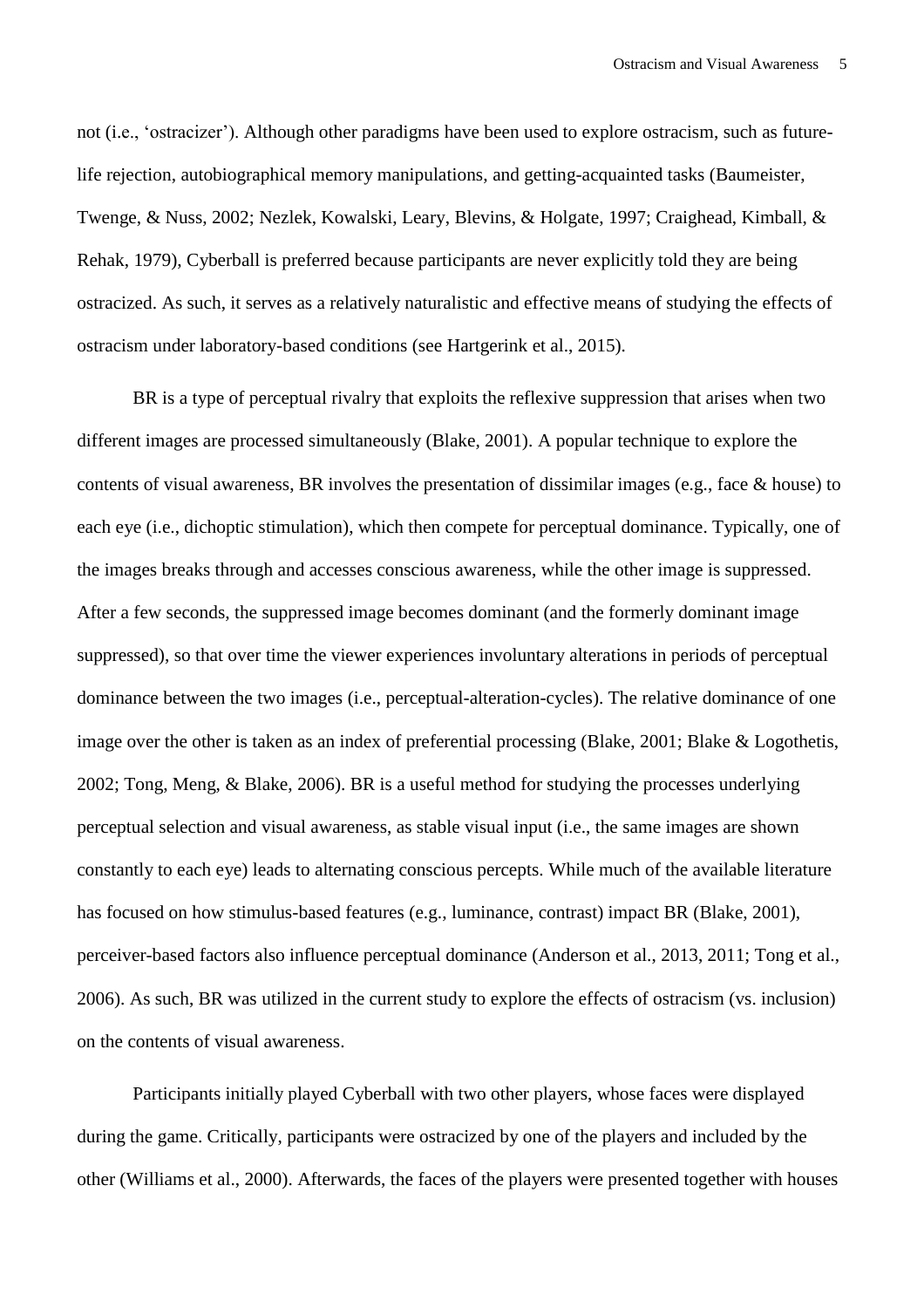in a standard BR task and perceptual dominance was assessed. Based on the assumptions of the ODS (Spoor & Williams, 2007; Williams & Nida, 2011), targets associated with ostracism (vs. inclusion) were expected to dominate longest in visual awareness.

# **Method**

### **Participants and Design**

Forty-three individuals (21 females, mean age  $= 21.20$ ,  $SD = 1.62$ ) took part in the study.<sup>2</sup> Their participation was voluntary and all had normal or corrected-to-normal visual acuity. Three participants (1 female & 2 male) failed to follow the instructions during the BR task by responding with invalid key presses, thus were excluded from the analyses. The experiment had a single factor (Target: ostracizer or includer) repeated-measures design and was reviewed and approved by the Ethics Committee at the School of Psychology, University of Aberdeen.

### **Procedure and Stimulus Materials**

 $\overline{\phantom{a}}$ 

Participants arrived at the laboratory individually, were greeted by a male experimenter, and told they would be performing two tasks. The first task was a ball-toss game called Cyberball (Williams et al., 2000). Cyberball involves a virtual ball being passed between the participant (depicted by an icon on the computer screen) and two other players (depicted in the current study by their faces, see Figure 1). On receiving the ball, participants choose which of the other players would receive it next by means of a mouse click. In reality, however, participants played the game with two computerized confederates: an ostracizer and an excluder. In the current set up, the includer passed the ball to the participant on 50% of her/his throws; the ostracizer, in contrast, only passed the ball to the participant on a single occasion. In total, the ball was passed 50 times. Players (i.e., faces) in the Cyberball game were taken from the FACES collection at the Max Planck Institute (MPI) for Human

<sup>&</sup>lt;sup>2</sup> An *a priori* sample size calculation (G\*Power) revealed a requirement of 38 participants ( $d = 0.5$ ,  $\alpha = 0.05$ , power = 85%). An additional 10% were recruited to allow for drop out.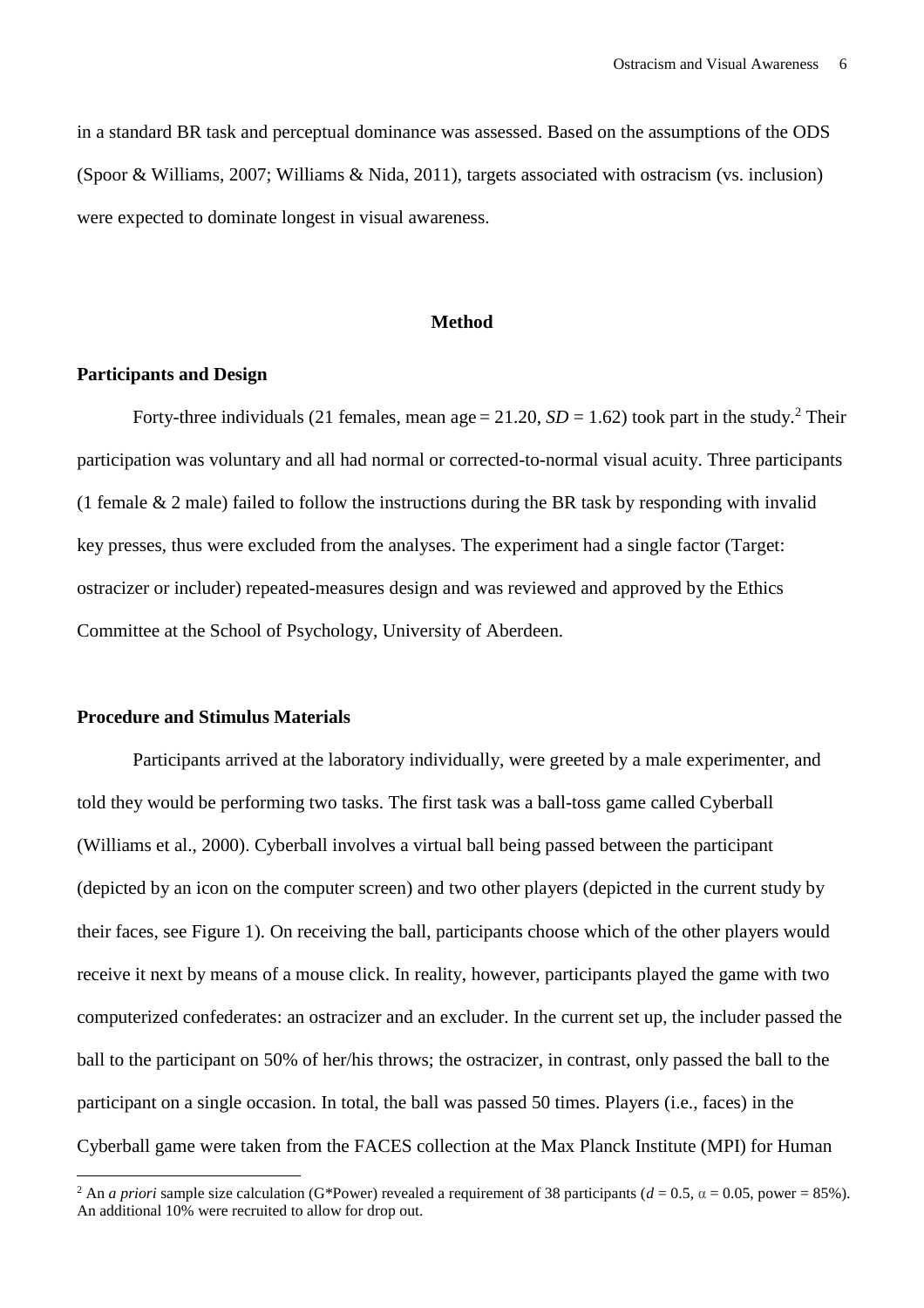Development (Ebner, Riediger, & Lindenberger, 2010); 3 male and 3 female targets with neutral expressions were selected. All faces were grey scale. Participants played the game with same-sex targets<sup>3</sup> and the faces of the players (i.e., includer or ostracizer) were counterbalanced across the sample.

Next, participants completed a standard BR task. Stimuli (faces and houses) were presented centrally on a Sony 21˝ Trinitron monitor using a SVGA graphics card (VSG125, Cambridge Research Systems, UK). The monitor was enclosed in a cubicle in a dimly lit room (8 lux) and each participant's head was stabilized using a forehead- and chin-rest. To induce BR, each face and corresponding luminance-matched house was viewed through ferroelectric liquid crystal shutter goggles (FE-1; Cambridge Research Systems, UK), which alternately occluded the two eyes at half of the frame-rate of the monitor (100 Hz). This resulted in the face and house stimuli being presented to separate eyes. The faces comprised the players (i.e., includer & ostracizer) from the Cyberball game and the houses were taken from previous research exploring face perception and BR (Bannerman, Milders, de Gelder, & Sahraie, 2008). The stimuli subtended 2.7° x 3.6° of visual angle at a viewing distance of 64 cm and all were surrounded by a textured border (border width  $= 0.5^{\circ}$ ). The texture patterns were identical in the left and right eye images in order to facilitate stimulus fusion and impose the stability of vergence. The monitor background luminance viewed through the goggles was  $0.13$  cdm<sup>-2</sup> and the mean luminance of face and house images was  $6.6$  cdm<sup>-2</sup> ( $SD = 1.15$ ) measured using a luminance meter (Konica Minolta LS100, Japan).

 $\overline{\phantom{a}}$ 

<sup>&</sup>lt;sup>3</sup> Research reveals that ostracism is most potent when triggered by a same-sex player during Cyberball (Bolling, Pelphrey, & Vander Wyk, 2012).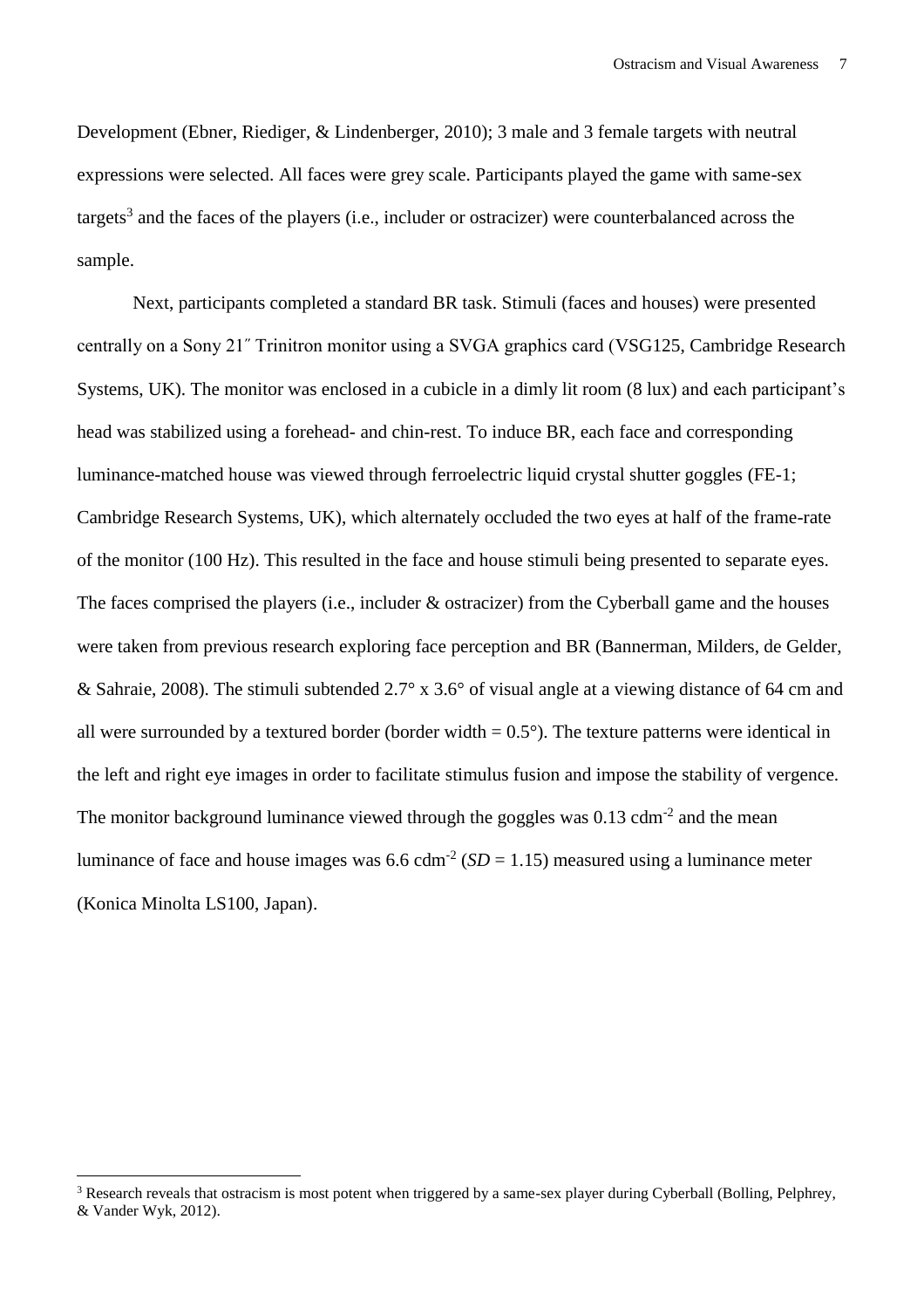

*Figure 1*. Example of Cyberball game screen.

Participants performed 12 trials in total in three separate blocks (3 x 4 trials). Each block contained 2 trials in which faces were presented to the left eye and houses to the right eye; in the other 2 trials the assignment was reversed. The sequence of trials in each block was randomized for participants and the duration of each trial was 20 seconds. Trials were separated by 2 seconds of rest during which a blank screen was presented. Prior to the experiment proper, participants were given four practice trials to familiarize them with BR task. Two novel face/house stimulus pairs (from the MPI database) were presented and participants were instructed to report their percepts by pressing and holding one of two response keys when perceiving a face or house. For mixed percepts, participants were required to press and hold down both keys. Following the practice phase, participants completed the experimental trials after which they were debriefed, thanked, and dismissed.

#### **Results**

Following previous research, we measured visual awareness for the target faces using the duration of individual dominance/suppression phases (see Anderson et al., 2011; Zhou, Jiang, He, & Chen, 2010). For each participant, we calculated the mean duration during which faces (previously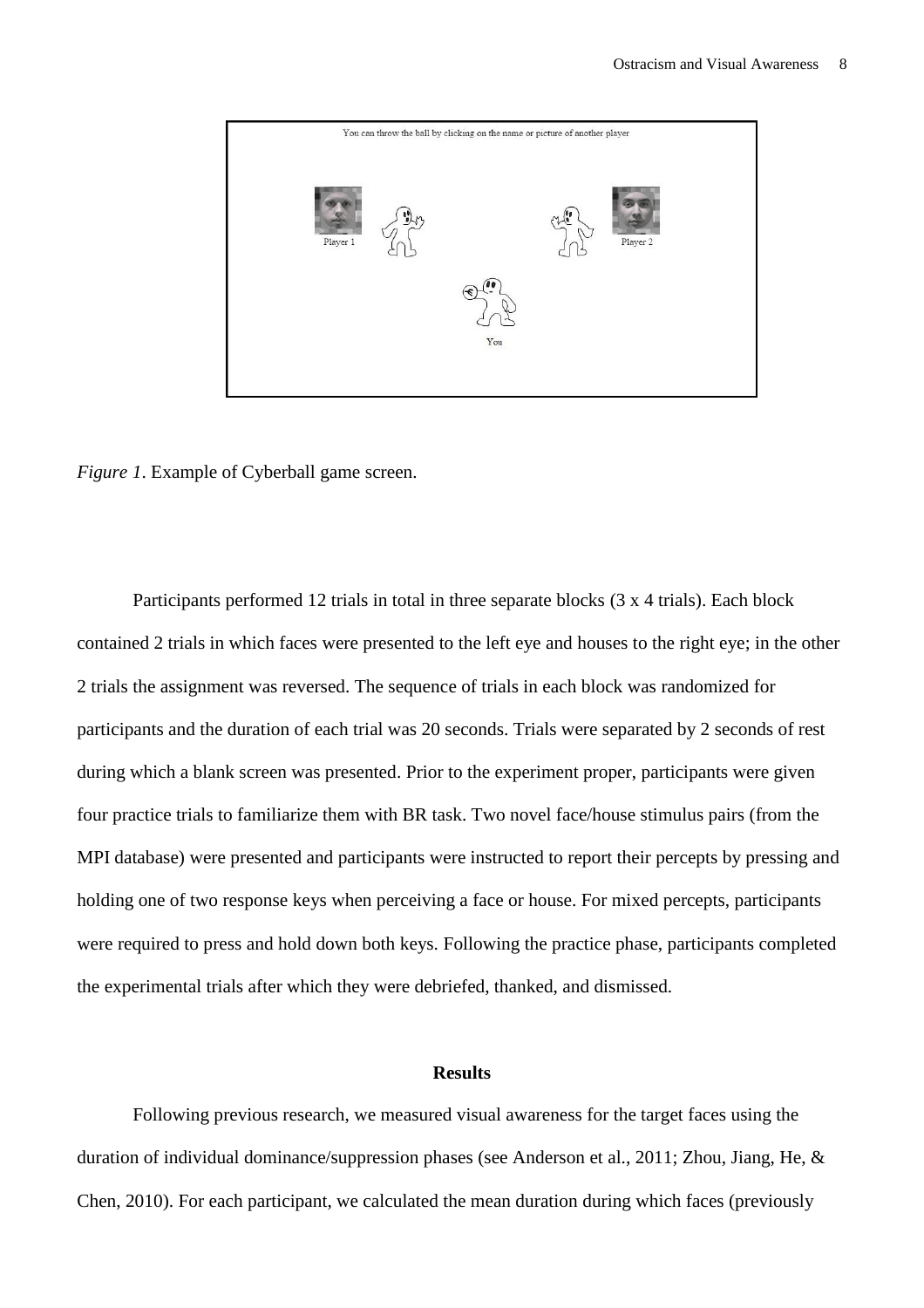associated with either ostracism or inclusion) were seen across trials (i.e., mean dominance duration). A paired *t*-test on these data revealed that targets associated with ostracism dominated visual awareness for longer than targets associated with inclusion,  $t(39) = 2.44$ ,  $p = .019$ ,  $d = .38$ , 95% CI: [73, 784] (see Figure 2). In addition, we also considered the initial predominance of a face (IPF) and the alternation rate (i.e., mean number of percepts per trial) during BR trials (Alpers & Gerdes, 2007). These were calculated separately for each target. The IPF (i.e., the frequency of first percepts of a face minus the frequency of first percepts of a house divided by the sum of face and house percepts) reveals whether the status of a face affects its immediate selection into visual awareness. Wilcoxin's nonparametric test showed no difference between the IPF ratios for faces associated with ostracism and inclusion ( $z = -1.51$ ,  $p = .062$ ,  $r = .17$ ).<sup>4</sup> Alternation rates also did not differ as a function of face type  $(t(39) = 0.28, p = .777, d = .04, 95\% \text{ CI: } [-.27, .20].$ 



*Figure 2*. Face dominance as a function of target. Error bars represent the 95% CIs of the withinparticipants difference between targets.

 $\overline{\phantom{a}}$ 

<sup>4</sup> It is unsurprising that the IPF ratios did not differ for faces associated with ostracism and inclusion. Effects on IPF ratios are predominantly driven by structural differences between stimuli (e.g., emotional vs. neutral faces), such that faces with salient local features are perceived first (Alpers & Gerdes, 2007). Even when faces differ structurally, however, evidence for the emergence of IPF effects is mixed (Bannerman, Regener, & Sahraie, 2011) and may be restricted to clinical populations (Singer, Eapen, Grillon, & Ungerleider, 2012). Research comparable to the current study (i.e., effects of social learning on BR) also did not report differences in IPF ratios as a function of face type (i.e., faces associated with desirable or undesirable gossip/behaviors, see Anderson et al., 2011; Mo, Xia, Qin, & Mo, 2016).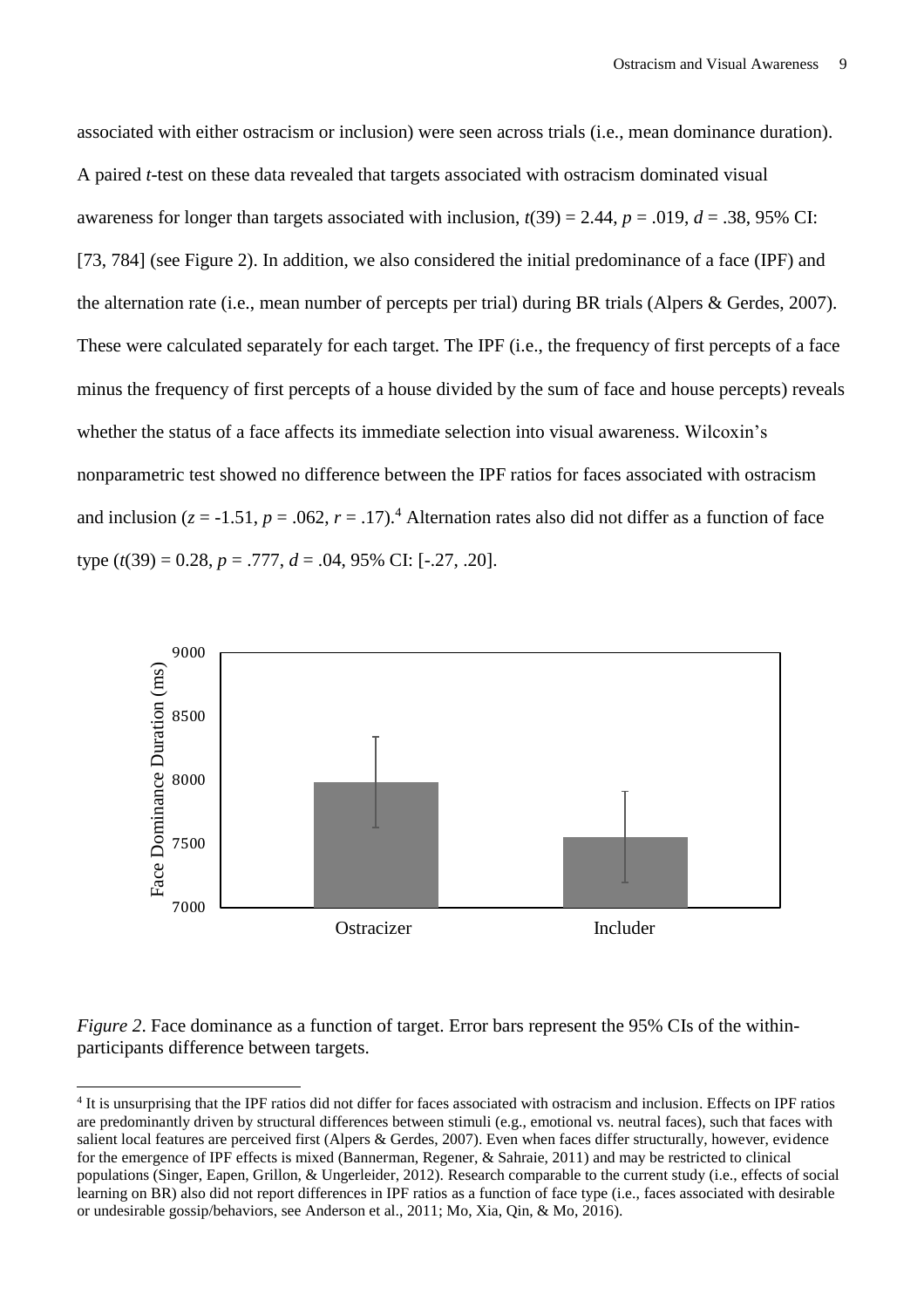#### **General Discussion**

Using Cyberball (Williams et al., 2000), here we demonstrated the effects of ostracism on attentional processing. Compared to targets associated with prior acts of social inclusion, those linked with ostracism dominated longer in visual awareness during BR. This result is noteworthy for several reasons. First, it provides initial evidence for the operation of an ODS during person perception (e.g., Spoor & Williams, 2007; Williams, 2009). Second, it extends prior research revealing how facial cues associated with ostracism influence the appraisal and evaluation of conspecifics (e.g., Böckler, Homke, & Sebanz, 2014; Paolini, Alparone, Cardone, van Beest, & Merla, 2016; Wirth, Sacco, Hugenberg, & Williams, 2010). Third, it develops extant research on the effects of social learning on visual processing (Anderson et al., 2011), notably how ostracism impacts the contents of visual awareness. Consideration is now given to each of these issues.

At a theoretical level, the current findings are consistent with the suggestion that dedicated perceptual mechanisms — comprising an ODS (or such like) — sensitize people to the presence of rejection-related cues in the environment (e.g., Kerr & Levine, 2008; Leary & Baumeister, 2000; Spoor & Williams, 2007; Wesselmann, Nairne, & Williams, 2012; Williams, 2009), an outcome with obvious benefits given the costs of social disconnection (DeWall & Bushman, 2011; Leary  $\&$ Baumeister, 2000). As well as hurting one's feelings, ostracism increases anxiety, sadness, jealousy, and depression. It also diminishes state self-esteem and general psychological wellbeing (Leary, 2010; Williams, 2007). By dominating visual awareness, targets associated with ostracism (vs. inclusion) potentially enable people to take the steps necessary (i.e., trigger compensatory mechanism) to avoid further discomfort (Williams, 2007). That is, by highlighting the presence of rejection-related cues, the ODS facilitates the activation of pre-emptive coping strategies. For example, when people's belongingness needs are not satisfied they display enhanced visual sensitivity to signs of acceptance, such as smiling faces (Bernstein, Young, Brown, Sacco, & Claypool, 2008; DeWall et al., 2009).

Operating in this way, the ODS resonates with related work exploring the evaluative appraisal of conspecifics (Axelrod, Bar, & Rees, 2015). Focusing on the rapidity with which affective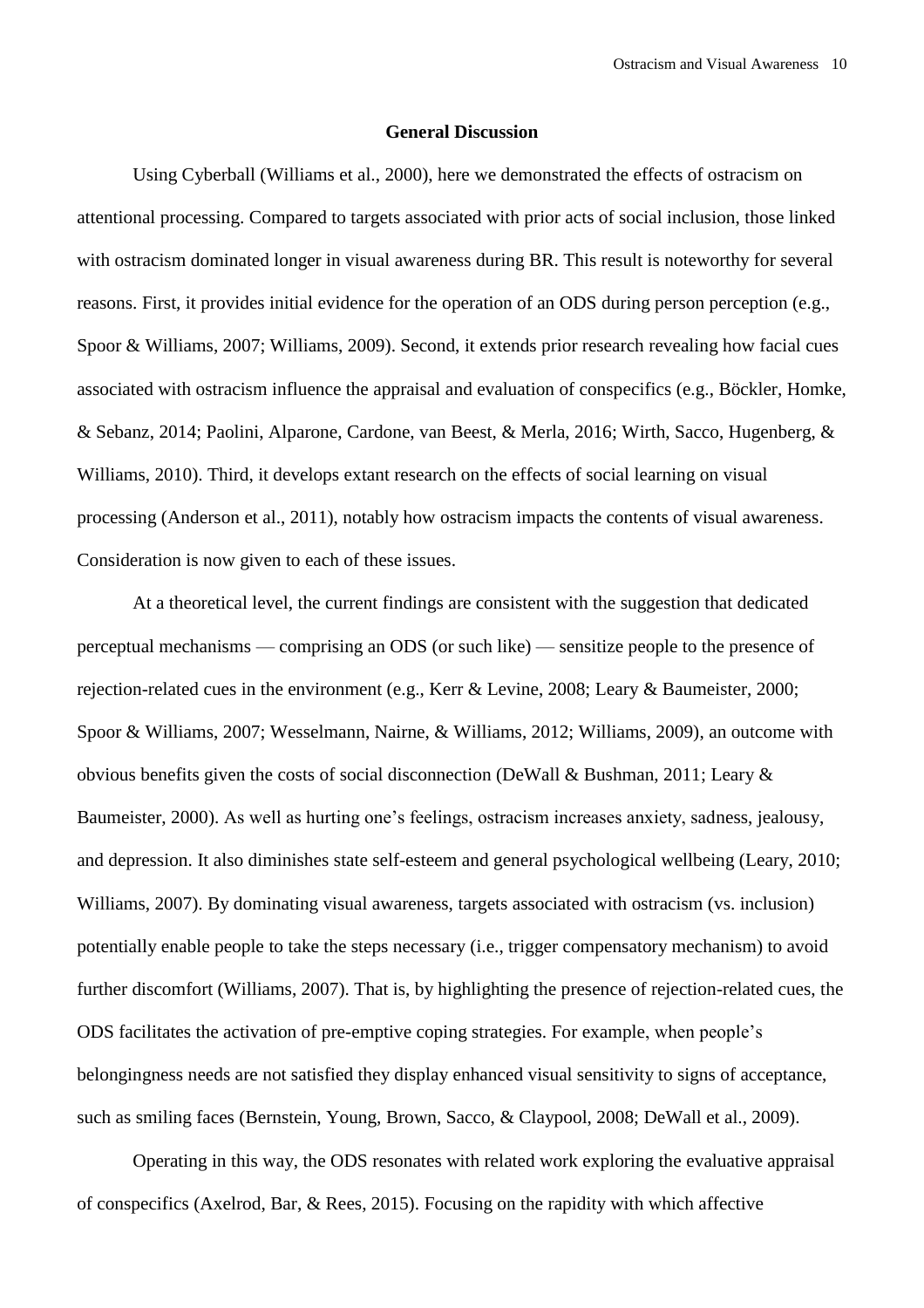information is extracted from faces (Adams, Gray, Garner, & Graf, 2010; Morris, Öhman, & Dolan, 1998), this research points to a preconscious mechanism that preferentially detects evolutionarily relevant expressions. Indeed, it has been suggested that a dedicated subcortical mechanism involving the amygdala and superior colliculus supports rapid detection of threatening stimuli (Tamietto & de Gelder, 2010; Vuilleumier, 2005). Of course, to confirm the operation of the ODS outside the laboratory and elucidate the supporting neural architecture additional research will be required. What the current findings unambiguously demonstrate, however, is that in addition to influencing a range of cognitive and emotional outcomes (DeWall & Bushman, 2014; Hartgerink, et al., 2015; Willams, 2007), ostracism also impacts perceptual processing.

It is not only (structurally distinct) facial expressions that signal the relevance of undesirable targets. Our social worlds are replete with individuals that have acquired affective significance through their specific deeds, including acts of ostracism (Leary & Baumeister, 2000; Williams, 2007). As the current results revealed, absent triggering facial expressions, targets such as these are given processing priority during the person perception process (Anderson et al., 2011; Jiang, Costello, Fang, Huang, & He, 2006; Shilling & Brown, 2016). Influenced by a combination of stimulus-driven features and topdown factors (e.g., goals, expectancies, learned associations), the current effects are likely mediated by the priority maps that guide visuomotor behavior (Fecteau & Munoz, 2006). Priority maps associated with dorsal stream visual areas, such as the lateral intraparietal area (LIP) and frontal eye field (FEF), are less affected by interocular suppression than ventral stream areas involved in conscious face recognition (Fang & He, 2005), suggesting a pathway through which person-related knowledge may influence competition for conscious access.

Using BR, here we showed that ostracism influences perceptual dominance, such that targets associated with prior acts of exclusion dominate visual awareness for longer than their counterparts associated with acts of inclusion. As this effect emerged during the perceptual-alteration-cycle however (i.e., a phase in which images drop in and out of visual awareness, hence are potentially subject to conscious processing strategies), it remains to be seen if ostracism impacts the pre-attentive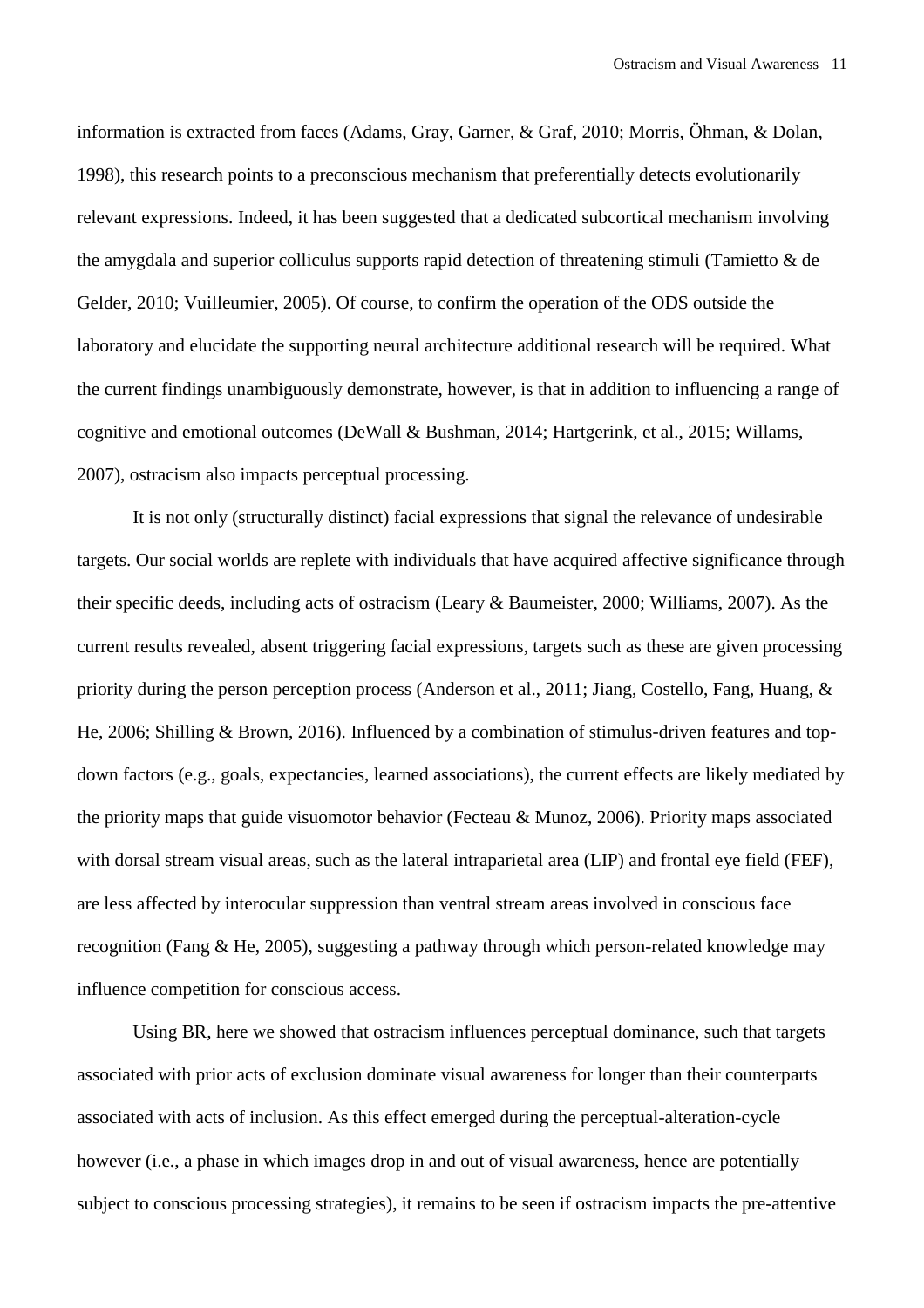stages of the person perception process (Sterzer, Stein, Ludwig, Rothkirch, & Hesselmann, 2014; Yang, Brascamp, Kang, & Blake, 2014). To bolster and extend the current findings, a useful task for future research will therefore be to investigate the effects of ostracism on person perception using complementary methodologies, such as breaking continuous flash suppression (b-CFS). A variant of BR, b-CFS was devised to probe the ability of invisible stimuli to overcome interocular suppression and access awareness (Tsuchiya & Koch, 2005). During CFS, high-contrast dynamic patterns (e.g., Mondrian images) are flashed to one eye, rendering stationary stimuli (e.g., faces) presented to the other eye invisible for extended durations. The time taken to break interocular suppression and become visible reveals the relative potency of a stimulus, such that shorter suppression times reflect stronger unconscious processing (Yang et al., 2014). Based on the current results, one would expect targets associated with ostracism (vs. inclusion) to overcome interocular suppression and access visual awareness most rapidly.

In a complex world, one of the primary determinants of social-cognitive processing is the selfrelevance of conspecifics. Here, the nature of the relationship between self and others was manipulated via experiences of inclusion or ostracism during a virtual ball-tossing game (Williams et al., 2000). Outside the laboratory, however, targets acquire affective significance in a multitude of ways that vary both in magnitude and duration. Whereas some targets have longstanding personal relevance (e.g., family members, friends, foes), others only temporary meaning through shared experiences (e.g., adjacent passengers on a flight) or current task objectives (e.g., asking someone for directions). Of theoretical interest, therefore, is the extent to which degrees (and types) of self-relevance moderate access to visual awareness. Elsewhere, researchers have revealed potent self-biases in perceptual processing (Sui, He, & Humphreys, 2012; Sui & Humphreys, 2015). Sui et al. (2012), for example, have shown that simple perceptual responses (i.e., matching judgments) to pairs of shapes are facilitated when the stimuli are associated with self (e.g., circle  $=$  you) rather than another familiar person (e.g., square = friend). By extrapolation, one would therefore expect self-relevance to exert a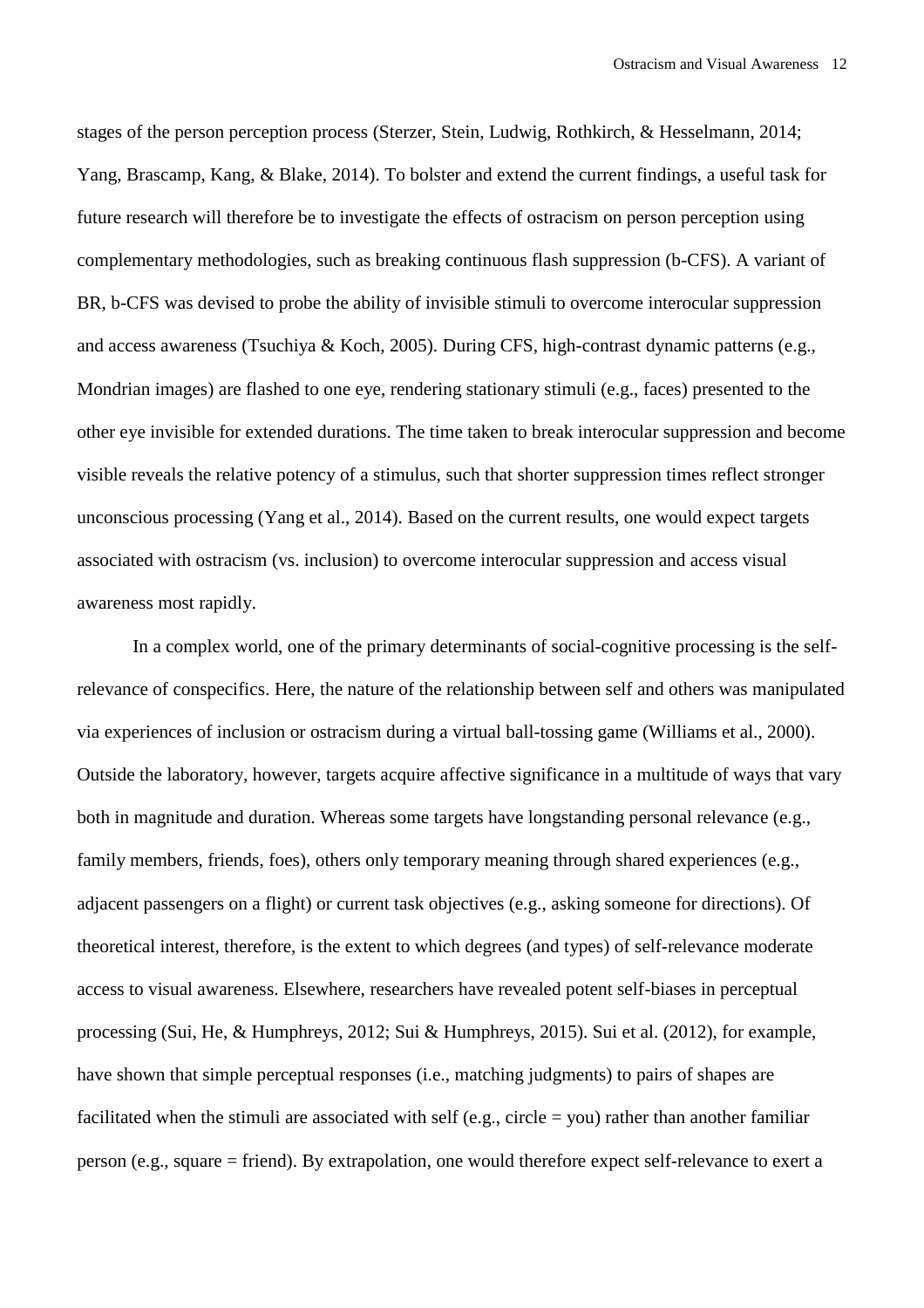regulatory influence on access to visual awareness both for persons and objects, a possibility that awaits empirical consideration.

Based on applications of Cyberball (Williams et al., 2000), a voluminous literature has revealed how ostracism affects an ever-increasing range of interpersonal (e.g., helping behavior, charitable donations, acts of aggression) and intrapersonal (e.g., self-esteem, self-control, physiological reactivity) outcomes (Hartgerink et al., 2015). Of particular interest in the current context are the effects observed on physiological measures. For example, amongst other things, ostracism has been shown to elevate levels of cortisol (Blackhart, Eckel, & Tice, 2007; Zwolinski, 2008), heart rate, respiratory sinus arrhythmia, and skin conductance (Iffland, Sansen, Catani,  $\&$ Neiner, 2014; Murray-Close, 2011). Intriguingly, recent work has shown that these effects extend to non-invasive measures of autonomic activity (e.g., functional infrared imaging, fIRI) that record the thermal signals spontaneously released by the body. In an ingenious experiment, Paolini et al. (2016) demonstrated an increase in facial temperature around the nose and mouth in response to ostracism (vs. inclusion) during a game of Cyberball.

Expanding work of this kind to the perceptual-attentional domain, here we showed that people are sensitively attuned to targets associated with prior acts of ostracism. In so doing, the current findings resonate with previous work documenting the importance of facial cues (i.e., eye gaze, emotional expressions) to feelings of ostracism and relational devaluation (e.g., Böckler et al., 2014; Wirth et al., 2010). Based on the viewpoint that an evolved mechanism — the sociometer continuously monitors the social environment for cues indicative of rejection (Leary, 1999; Leary & Baumeister, 2000), Wirth et al. (2010) speculated that participants would use an interaction partner's gaze direction (i.e., direct or averted) as a signal of potential interest or disinterest. The results confirmed their prediction. Compared to receiving direct eye contact, participants in receipt of averted gaze felt ostracized by their partner (see also Böckler et al., 2014). Similarly, periods of unexpected silence can also signal an implicit threat to one's inclusion within a group (Koudenburg, Postmes, & Gordijn, 2011, 2013). At a different point in the processing chain, the current findings suggest that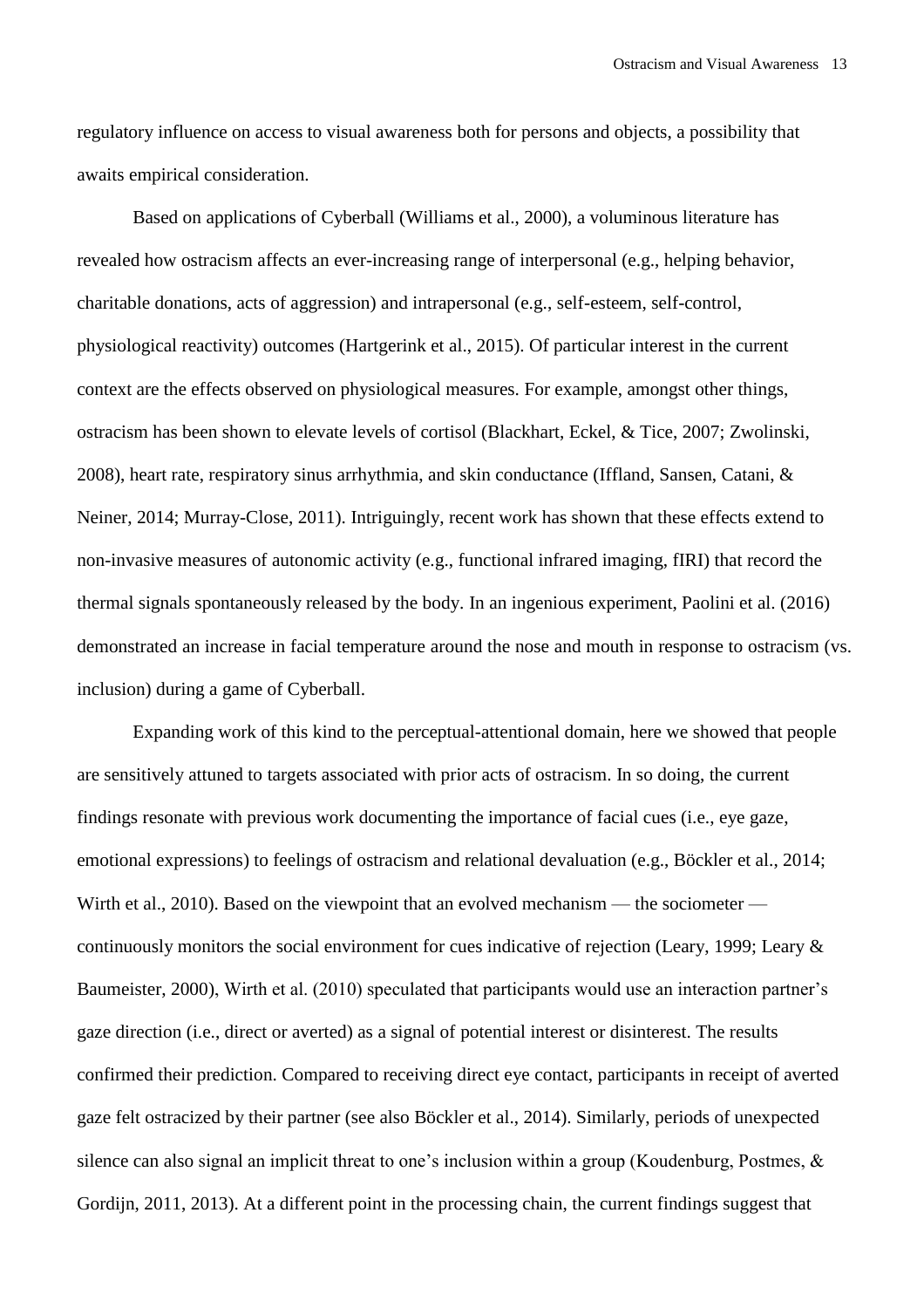targets associated with ostracism (i.e., those displaying averted gaze or who have given one the silent treatment) should gain privileged access to conscious awareness when encountered at a later date. An important task for future research will be to elucidate how basic perceptual and attentional operations drive both the detection of ostracism and people's subsequent reactions to individuals by whom they have been ostracized.

In sum, certain classes of stimuli benefit from enhanced processing. During early stages of perception — specifically the resolution of binocular rivalry — here we showed that targets associated with prior acts of ostracism (vs. inclusion) dominated visual awareness. As DeWall and Bushman (2011, p. 259) have observed, "…the social acceptance and rejection literature offers fertile ground for psychological scientists to unlock the mysteries underlying the need to belong — and how satisfying or thwarting this need gives insight into human nature." Where visual awareness is concerned, the mind appears to be attentive to those by whom we have been ostracized.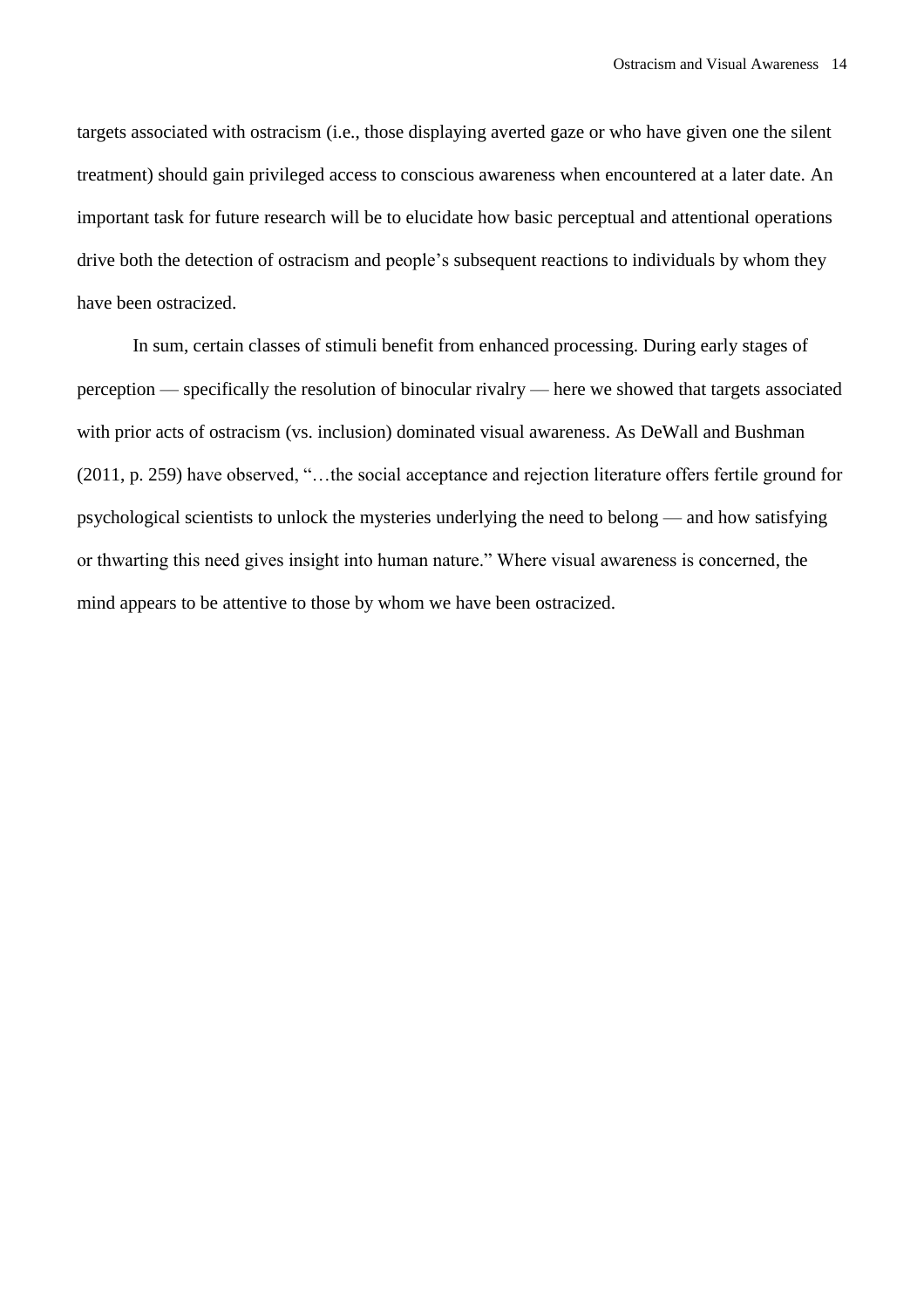#### **References**

- Adams, W.J., Gray, K.L., Garner, M., & Graf, E.W. (2010). High-level face adaptation without awareness. *Psychological Science*, *21*, 205-210.
- Alpers, G.W., & Gerdes, A.B. (2007). Here is looking at you: Emotional faces predominate in binocular rivalry. *Emotion*, *7*, 495-506.
- Anderson, E.C., Dryman, M.T., Worthington, J., Hoge, E.A., Fischer, L.E., Pollack, M.H., Barrett, L.F., & Simon, N.M. (2013). Smiles may go unseen in generalized social anxiety disorder: Evidence from binocular rivalry for reduced consciousness of positive facial expressions. *Journal of Anxiety Disorders*, *27*, 619-626.
- Anderson, E., Siegel, E.H., Bliss-Moreau, E., & Barrett, L.F. (2011). The visual impact of gossip. *Science*, *332*, 1446-1448.
- Axelrod, V., Bar, M., & Rees, G. (2015). Exploring the unconscious using faces. *Trends in Cognitive Sciences*, *19*, 35-45.
- Bannerman, R.L., Milders, M., de Gelder, G., & Sahraie, A. (2008). Influence of emotional facial expressions on binocular rivalry. *Opthalmic and Physiological Optics*, *28*, 317-326.
- Bannerman, R.L., Regener, P., & Sahraie, A. (2011). Binocular rivalry: A window into emotional processing in aging. *Psychology and Aging*, *26*, 372-380.
- Bar, M. (2004). Visual objects in context. *Nature Reviews Neuroscience*, *5*, 617-629.
- Baumeister, R.F., DeWall, C.N., Ciarocco, N.J., & Twenge, J.M. (2005). Social exclusion impairs self-regulation. *Journal of Personality and Social Psychology*, *88*, 589-604.
- Baumeister, R.F., & Leary, M.R. (1995). The need to belong: Desire for interpersonal attachments as a fundamental human motivation. *Psychological Bulletin*, *117*, 497-529.
- Baumeister, R.F., Twenge, J.M., & Nuss, C.K. (2002). Effects of social exclusion on cognitive processes: Anticipated aloneness reduces intelligent thought. *Journal of Personality and Social Psychology*, *83*, 817-827.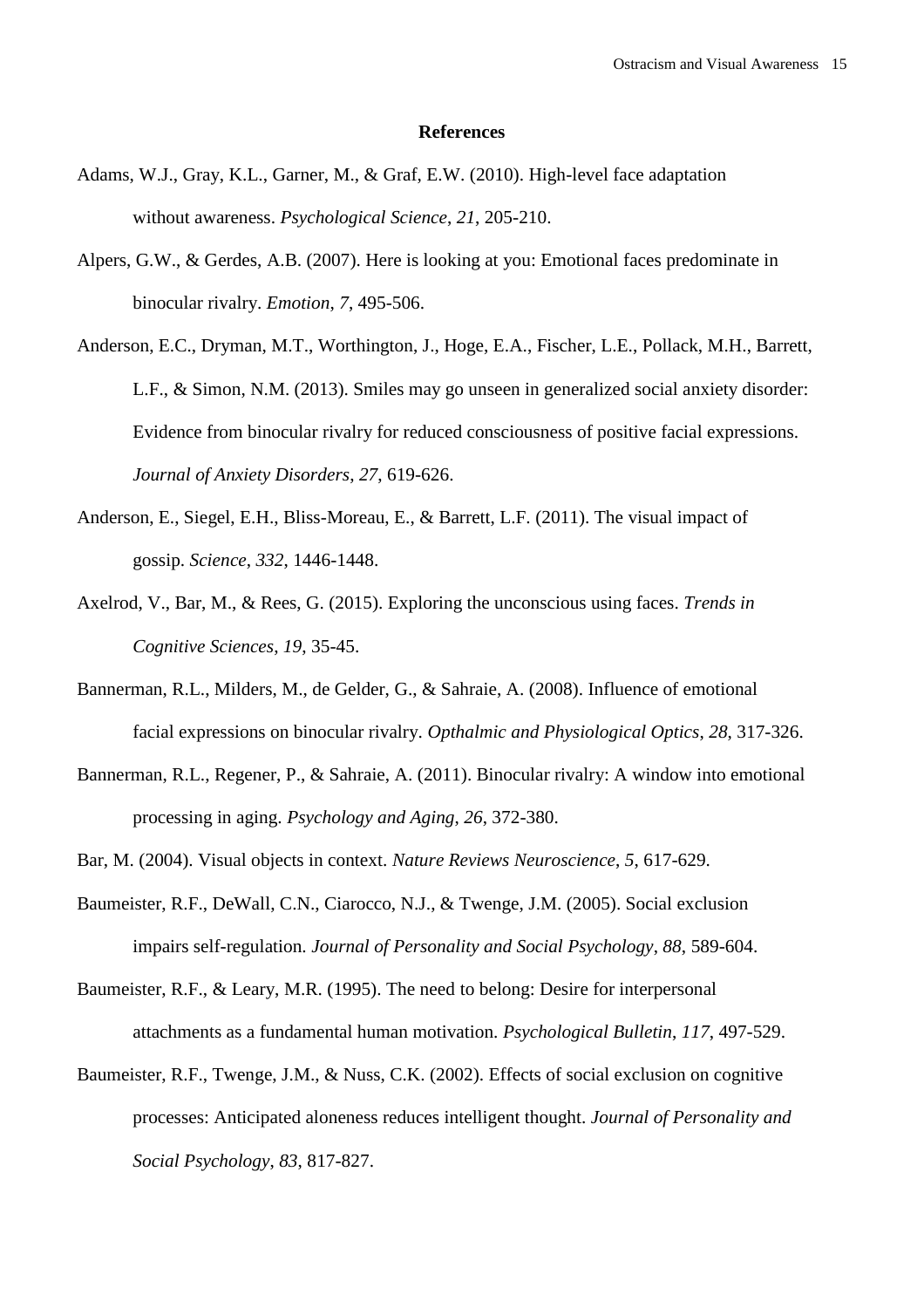- Bernstein, M.J., Young, S.G., Brown, C.M., Sacco, D.F., & Claypool, H.M. (2008). Adaptive responses to social exclusion: Social rejection improves detection of real and fake smiles. *Psychological Science*, *19*, 981-983.
- Blackhart, G.C., Eckel, L.A., & Tice, D.M. (2007). Salivary cortisol in response to acute social rejection and acceptance by peers. *Biological Psychology*, *75*, 267-276
- Blake, R. (2001). A primer on binocular rivalry, including current controversies. *Brain and Mind*, *2*, 5-38.
- Blake, R., & Logothetis, N.K. (2002). Visual competition. *Nature Reviews Neuroscience*, *3*, 13-21.
- Böckler, A., Hömke, P., & Sebanz, N. (2014). Invisible man: Exclusion from shared attention affects gaze behavior and self-reports. *Social Psychological and Personality Science*, *5*, 140-148.
- Bolling, D.Z., Pelphrey, K.A., & Vander Wyk, B.C. (2012). Differential brain responses to social exclusion by one's own versus opposite gender peers. *Social Neuroscience*, *7*, 331-346.
- Collins, J.A., & Olson, I.R. (2014). Knowledge is power: How conceptual knowledge transforms visual cognition. *Psychonomic Bulletin & Review*, *21*, 843-860.
- Craighead, W.E., Kimball, W.H., & Rehak, P.J. (1979). Mood changes, physiological responses, and self-statements during social rejection memory. *Journal of Consulting and Clinical Psychology*, *47*, 385-396.
- Critcher, C.R., & Zayas, V. (2014). The involuntary excluder effect: Those included by an excluder are seen as exclusive themselves. *Journal of Personality and Social Psychology*, *107*, 454-474.
- DeWall, C.N., & Bushman, B.J. (2011). Social acceptance and rejection: The sweet and the bitter. *Current Directions in Psychological Science*, *20*, 256-260.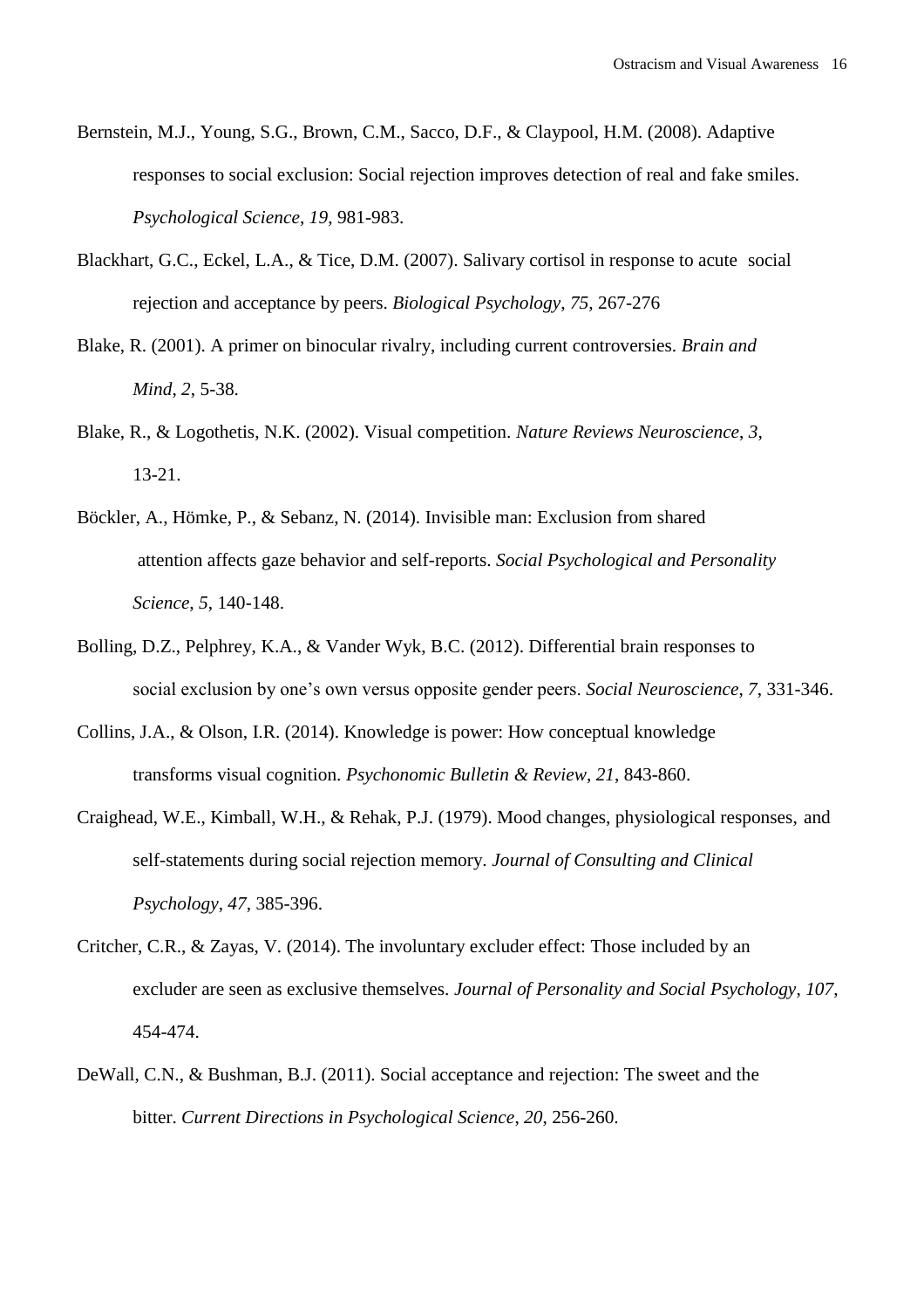- DeWall, C.N., Maner, J.K., & Rouby, D.A. (2009). Social exclusion and early-stage interpersonal perception: Selective attention to signs of acceptance. *Journal of Personality and Social Psychology*, *96*, 729-741.
- Dunning, D., & Balcetis, E. Wishful seeing: How preferences shape visual perception. *Current Directions in Psychological Science*, *22*, 33-37.
- Eisenberger, N.I. (2012). The pain of social disconnection: Examining the share underpinnings of physical and social pain. *Nature Reviews Neuroscience*, *13*, 421-434.
- Erbner, N.C., Riediger, M., & Lindenberger, U. (2010). FACES A database of facial expressions in young, middle-aged, and older women and men: Development and validation. *Behavior Research Methods*, *42*, 351-362.
- Fang, F., & He, S. (2005). Cortical responses to invisible objects in the human dorsal and ventral pathways. *Nature Neurocience*, *10*, 1380-1385.
- Fecteau, J.H., & Munoz, D.P. (2006). Salience, relevance, and firing: A priority map for target selection. *Trends in Cognitive Sciences*, *10*, 382-390.
- Gardner, W., Pickett, C.L., & Brewer, M.B. (2000). Social exclusion and selective memory: How the need to belong influences memory for social events. *Personality and Social Psychology Bulletin*, *26*, 486-496.
- Hartgerink, C.H.J., van Beest, I., Wicherts, J.M., & Williams, K.D. (2015). The ordinal effects of ostracism: A meta-analysis of 120 Cyberball studies. *PLOS ONE*, *10*, e0127002.
- Iffland, B., Sansen, L.M., Catani, C., & Neuner, F. (2014). Rapid heartbeat, but dry palms: Reactions of heart rate and skin conductance levels to social rejection. *Frontiers in Psychology*, 5:956. Doi. 10.3389/fpsyg.2014.00956.
- Jiang, Y., Costello, P., Fang, F., Huang, M., & He, S. (2006). A gender- and sexual orientation-dependent spatial attention effect of invisible images. *Proceedings of the National Academy of Sciences*, *103*, 17048-17052.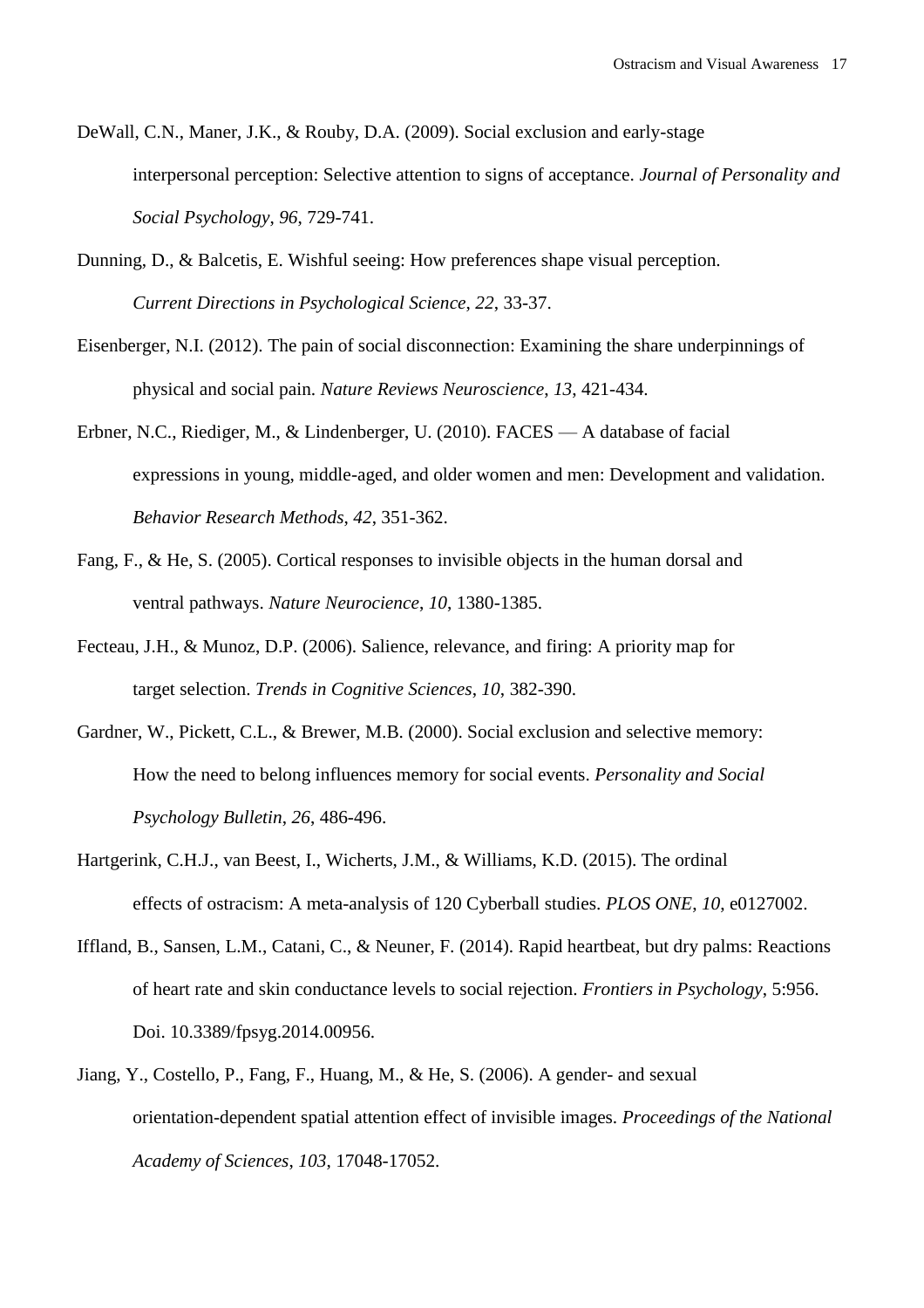- Kerr, N.L., & Levine, J.M. (2008). The detection of social exclusion: Evolution and beyond. *Group Dynamics, Theory, Research, and Practice*, *12*, 39-52.
- Koudenburg, N., Postmes, T., & Gordijn, E.H. (2011). Disrupting the flow: How brief silences in group conversations affect social needs. *Journal of Experimental Social Psychology*, *47*, 512- 515.
- Koudenburg, N., Postmes, T., & Gordijn, E.H. (2013). Resounding silences: Subtle norm regulation in everyday interactions. *Social Psychology Quarterly*, *76*, 224-241.
- Leary, M.R., (1999). Making sense of self-esteem. *Current Directions in Psychological Science*, *8*, 32-35.
- Leary, M.R. (2010). Affiliation, acceptance, and belonging. In S.T. Fiske, D.T. Gilbert, & G. Lindzey (Eds.), *Handbook of Social Psychology* (5<sup>th</sup> Ed., Vol. 2, pp. 864-897). New York, NY: Wiley.
- Leary, M.R., & Baumeister, R.F. (2000). The nature and function of self-esteem: Sociometer theory. *Advances in Experimental Social Psychology*, *32*, 1-62.
- Leary, M.R., Kowalski, R.M., Smith, L., & Phillips, S. (2003). Teasing, rejection, and violence: Case studies of the school shootings. *Aggressive Behavior*, *29*, 202-214.
- Lupyan, G. (2015). Cognitive penetrability of perception in the age of prediction: Predictive systems are penetrable systems. *Review of Philosophy and Psychology*, *6*, 547-569.
- Maner, J.K., DeWall, C.N., Baumeister, R.F., & Schaller, M. (2007). Does social exclusion motivate interpersonal reconnection? Resolving the "porcupine problem." *Journal of Personality and Social Psychology*, *92*, 42-55.
- Mo, C., Xia, T., Qin, K., & Mo, L. (2016). Natural tendency towards beauty in humans: Evidence from binocular rivalry. PLoS ONE 11(3): e0150147.
- Morris, J.S., Öhman, A., & Dolan, R.J. (1998). Conscious and unconscious emotional learning in the human amygdala. *Nature*, *393*, 467-470.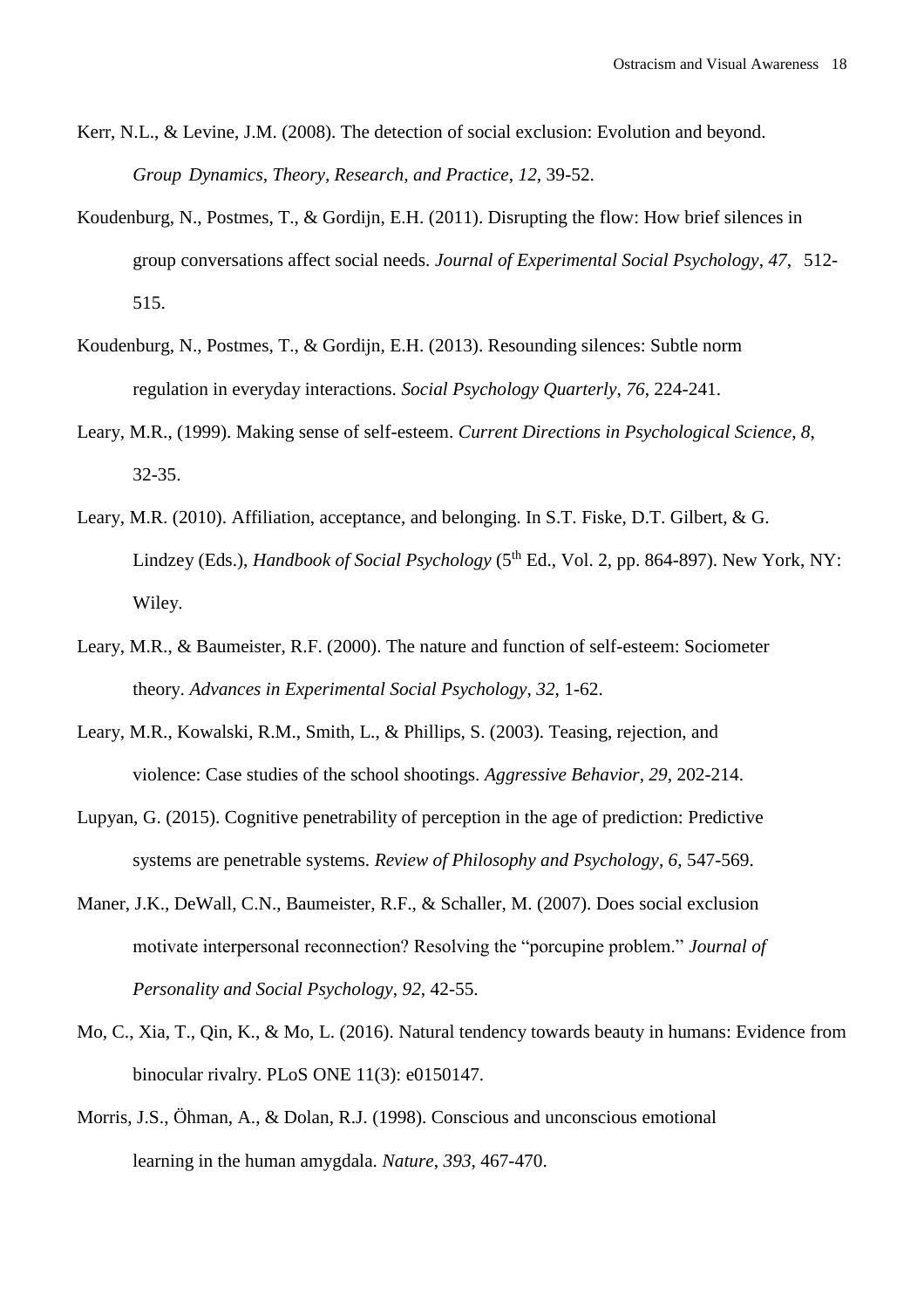- Murray-Close, D. (2011). Autonomic reactivity and romantic relational aggression among female emerging adults: Moderating roles of social and cognitive risk. *International Journal of Psychophysiology*, *80*, 28-35.
- Nezlek, J.B., Kowalski, R.M., Leary, M.R., Blevins, T., & Holgate, s. (1997). Personality moderators of reactions to interpersonal rejection: Depression and trait self-esteem. *Personality and Social Psychology Bulletin*, *23*, 1235-1244.
- Oaten, M., Williams, K.D., Jones, A., & Zadro, L. (2008). The effects of ostracism on selfregulation in the socially anxious. *Journal of Clinical and Social Psychology*, *27*, 471- 504.
- Paolini, D., Alparone, F.R., Cardone, D., van Beest, I., & Marla, A. (2016). The face of ostracism: The impact of social categorization on the thermal facial responses of the target and the observer. *Acta Psychologica*, *163*, 65-73.
- Pickett, C.L., & Gardner, W.L. (2005). Then social monitoring system: Enhanced sensitivity to social cues as an adaptive response to social exclusion. In K.D. Williams, J.P. Forgas, & W. & von Hippel (Eds.), *The social outcast: Ostracism, social exclusion, rejection, and bullying* (pp. 213-226). New York: Psychology Press.
- Pickett, C.L., Gardner, W.L., & Knowles, M. (2004). Getting a cue: The need to belong and enhanced sensitivity to social cues. *Personality and Social Psychology Bulletin*, *30*, 1095-1107.
- Romero-Canyas, R., & Downey, G. (2005). Rejection sensitivity as a predictor of affective and behavioral responses to interpersonal stress: A defensive motivation system. In K.D. Williams, J.P. Forgas, & W. von Hippel (Eds.), *The social outcast: Ostracism, social exclusion, rejection, and bullying* (pp. 131-154). New York: Psychology Press.
- Sacco, D.F., Wirth, J.H., Hugenberg, K., Chen, Z., & Williams, K.D. (2011). The world in black and white: Ostracism enhances the categorical perception of social information. *Journal of Experimental Social Psychology*, *47*, 836-842.
- Shilling, A.A., & Brown, C.M. (2016). Goal-driven resource redistribution: An adaptive response to social exclusion. *Evolutionary Behavioral Sciences*, *10*, 149-167.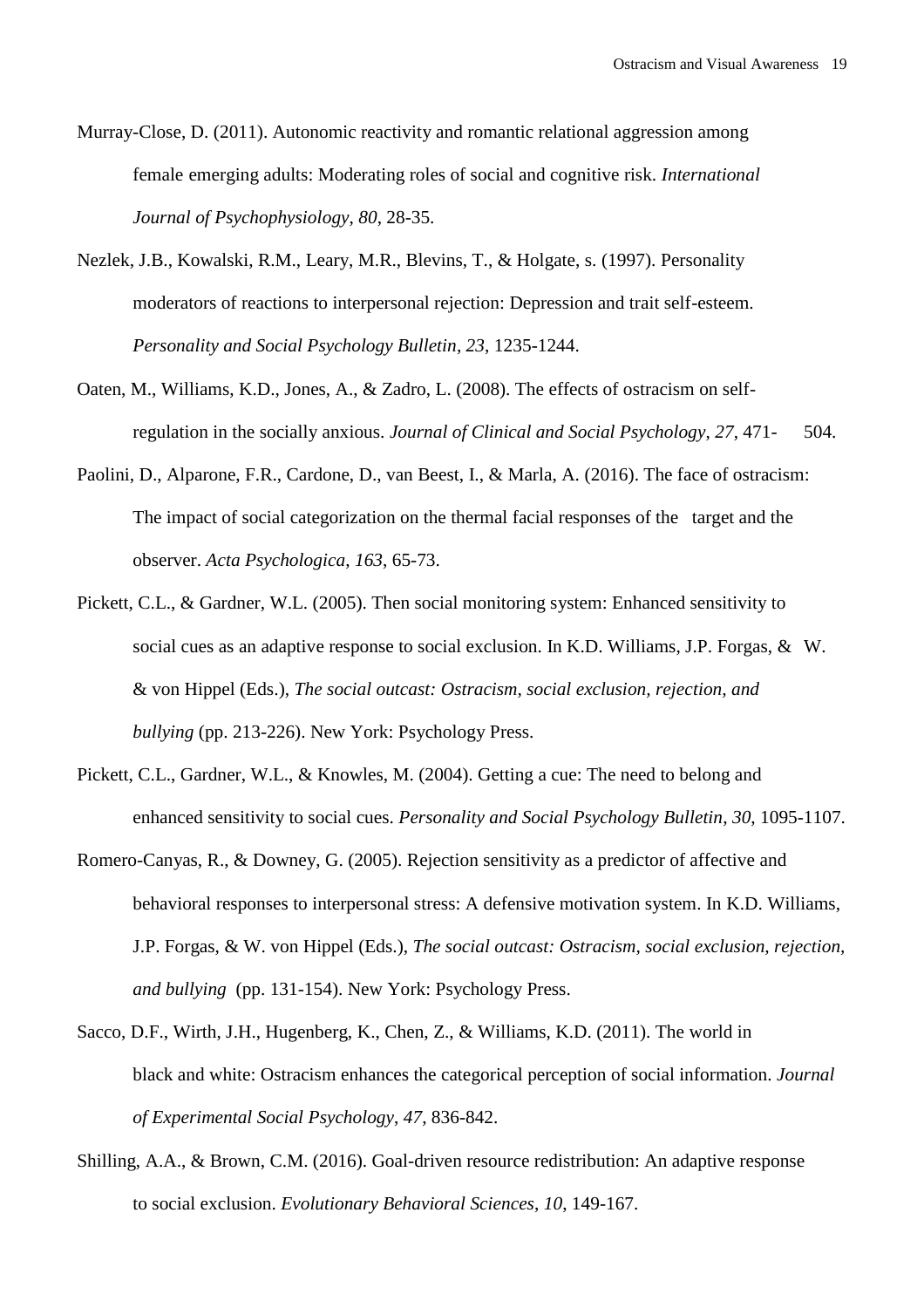- Singer, N., Eapen, M., Grillon, C., & Ungerleider, L.G. (2012). Through the eyes of anxiety: Dissecting threat bias via emotional-binocular rivalry. *Emotion*, *12*, 960-969.
- Spoor, J., & Williams, K.D. (2007). The evolution of an ostracism detection system. In J.P. Forgas, M. Haselton, & W. von Hippel (Eds.), *Evolution and the social mind: Evolutionary psychology and social cognition* (pp. 279-292). New York, NY: Psychology Press.
- Sterzer, P., Stein, T., Ludwig, K., Rothkirch, M., & Hesselmann, G. (2014). Neural processing of visual information under interocular suppression: A critical review. *Frontiers in Psychology*, 5:453. doi: 10.3389/fpsyg.2014.00453.
- Sui, J., He, X., & Humphreys, G.W. (2012). Perceptual effects of social salience: Evidence from self-prioritization effects on perceptual matching. *Journal of Experimental Psychology: Human Perception and Performance*, *38*, 1105-1117.
- Sui, J., & Humphreys, G.W. (2015). The integrative self: How self-reference integrates perception and memory. *Trends in Cognitive Sciences*, *19*, 719-728.
- Tamietto, M., & de Gelder, B. (2010). Neural bases of the non-conscious perception of emotional signals. *Nature Reviews Neuroscience*, *11*, 697-709.
- Tong, F., Meng, M., & Blake, R. (2006). Neural bases of binocular rivalry. *Trends in Cognitive Sciences*, *10*, 502-511.
- Tsuchiya, N., & Koch, C. (2005). Continuous flash suppression reduces negative afterimages. *Nature Neuroscience*, *8*, 1096-1101.
- Vuilleumier, P. (2005). How brains beware: Neural mechanisms of emotional attention. *Trends in Cognitive Sciences*, *9*, 585-594.
- Wesselmann, E.D., Nairne, J.S., & Williams, K.D. (2012). An evolutionary social psychological approach to studying the effects of ostracism. *Journal of Social, Evolutionary, and Cultural Psychology*, *6*, 309-328.

Williams, K.D. (2007). Ostracism. *Annual Review of Psychology*, *58*, 425-452.